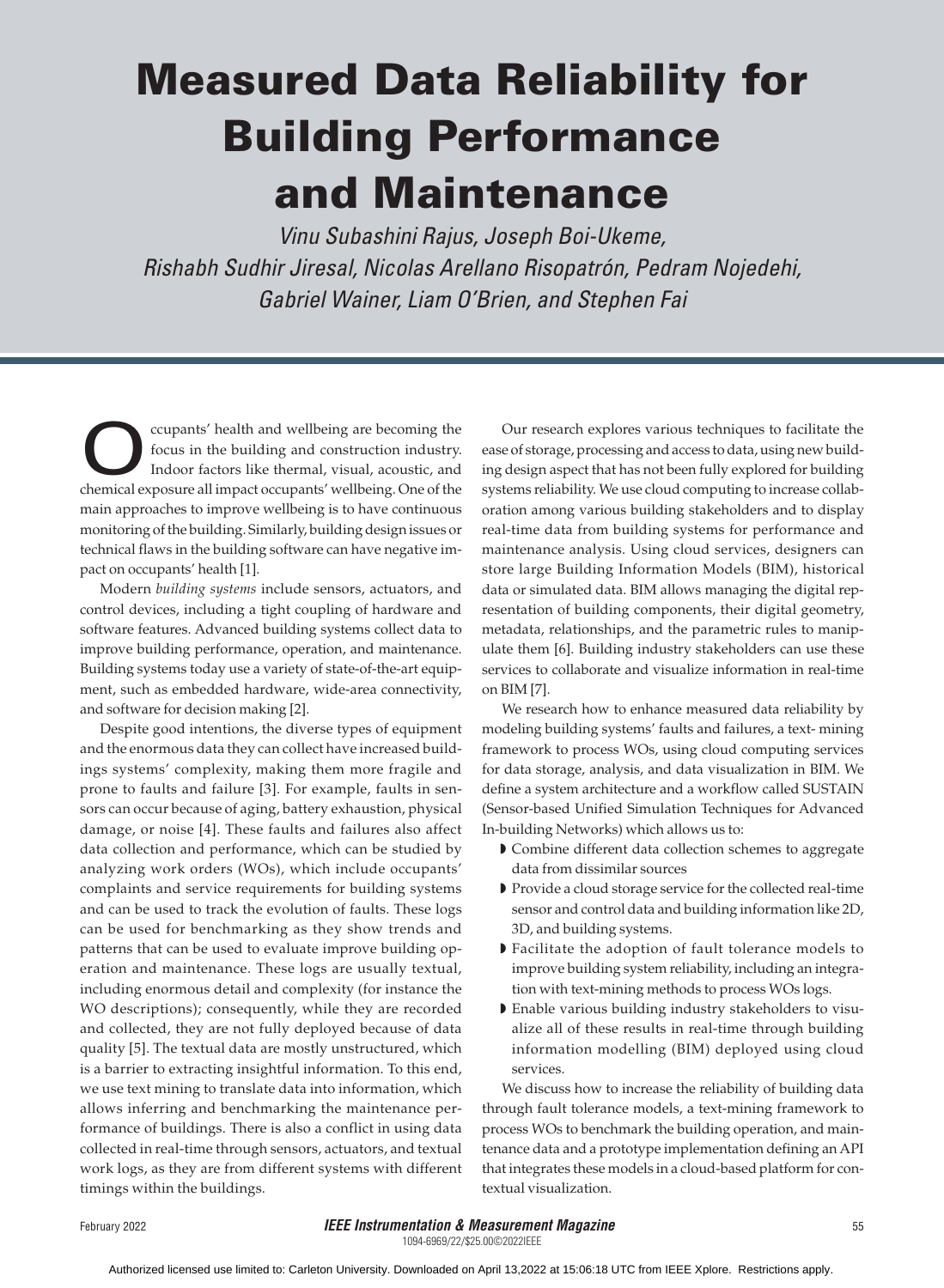We show a prototype application using a digital twin of Carleton University campus, the *Carleton Digital Campus (CDC)*, which has been built for virtual experience and building performance analysis. CDC allows access to BIM at various levels (site, building, or room) and is available in standalone fashion for research projects; here we use CDC models to improve data reliability in the buildings at various building levels.

# **Carleton Campus Digital Models**

Carleton University comprises more than fifty buildings linked by five kilometers of underground tunnels and a rich network of roads and pathways. These attributes make the campus an ideal proxy for a distinct urban entity, the equivalent of a 1:1 laboratory. A few buildings have advanced building systems to monitor the energy usage, maintenance, and operation. CDC includes a BIM of Carleton University that permits visualization of complex datasets. CDC is used in three key areas: university facilities management and operations (FMO), university outreach activities for incoming students, and digital twin development to understand and manage the dynamics of the physical campus using its digital version. For FMO, CDC allows intuitive 3D visualization of campus dynamics. The integration of sensor data into the model provides a basis for optimizing building operations, performance, management, and rehabilitation on campus. The model is augmented with sensor data related to existing conditions (such as energy consumption, daylight simulations, parking availability, and occupancy) and scenarios including campus planning (future developments, circulation, landscaping, etc.).

## **SUSTAIN**

SUSTAIN integrates fault tolerance models, a text-mining framework and BIM to improve building system reliability. The overall software architecture is shown in Fig. 1. The smart buildings generate data which can be stored or used in realtime. The process includes building simulations, a physical model (maquette) for experimental purposes, and a database to store data collected from the various sources, as well as BIM to visualize the output of the models contextually. Data can be collected and used based on the building type, conditions, and available systems.

The several types of data that can be used to evaluate the operation and performance of the buildings include *simulated*, *experimental*, *historical* and *real-time* data. Simulated data are used to study various scenarios and simulation experimental conditions, while experimental data are directly obtained from measurements performed on the physical model of the building in which real world scenarios are replicated. Historical data are available from user/operator reports, metered, sensed, fault logs, work logs and raw databases exported from computerized maintenance management systems (CMMS).

The data collected from the various sources are aggregated and stored in a database and used to train fault tolerance models. Regardless of the source, it is important that the data collected are representative of the operation of the building system. Carefully planned efforts should be put into experiments, measurements, and validation of the data. While requirements for data collection may not be fulfilled by the building system's historical data, we can complete them combining historical data with data from simulation and experimentation on the physical model. The data collected should cover the operating range of the building system, be time-stamped, have proper metadata, and provide data points for fault information.

SUSTAIN also includes a text-mining framework. While the fault tolerance models aim to ensure reliability of the building systems, they cannot prevent all faults and failures. The text-mining framework applied on maintenance WOs can identify other faults that can be used to improve the fault tolerance models.



**Fig. 1.** SUSTAIN architecture and workflow.

#### 56 *IEEE Instrumentation & Measurement Magazine* February 2022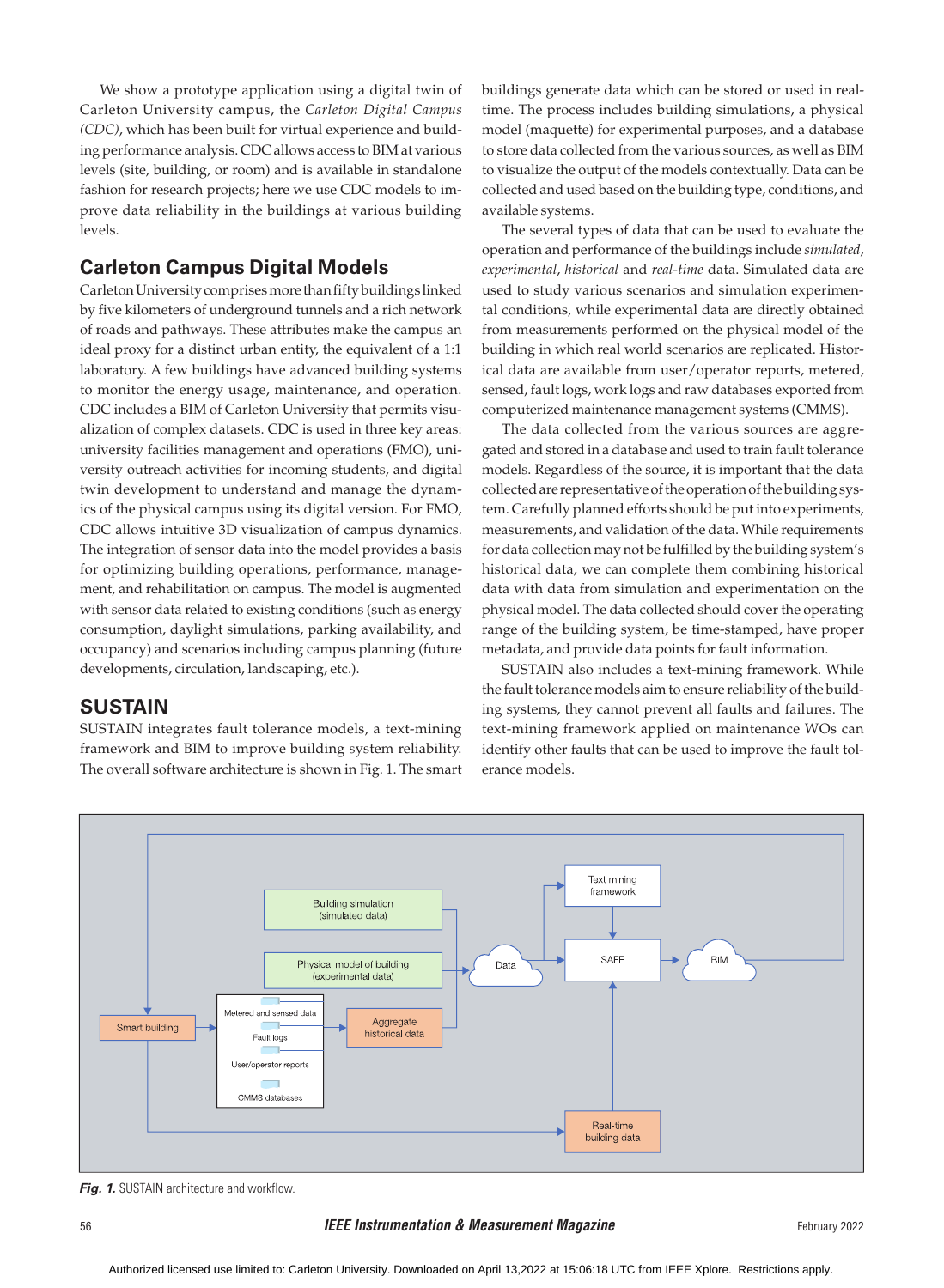

**Fig. 2.** A rendered model of the VSIM building at Carleton University.

#### *Text Mining Framework for Benchmarking*

The text mining framework is applied to the raw databases exported from CMMS, processing the WO logs to extract insightful information (the spatial distribution of WOs, or a categorization based on the building system or component causing a complaint or corrective order). Sometimes the original WO logs do not provide the accurate location of a WO issued. For instance, knowing that there are a certain number of WOs in a building alone cannot assist with measuring performance in detail. The text-mining algorithm, instead, allows it to identify the room number or their equivalent name automatically, making apparent the resulting spatial distribution of WOs. Moreover, other metrics such as the WO intensity per floor area or intensity change rate of WOs are valuable for campus-level facility decision-making. By comparing the values of those metrics for each building with other buildings, the operational performance of buildings can be benchmarked. By adopting this approach, facility managers can focus on the buildings with a larger number of WOs.

#### *Fault Tolerance Models*

The models trained for fault tolerance are deployed to the smart buildings to detect faults (here we focus on sensor faults). Detecting faults does not guarantee that faults may not occur; therefore, the SAFE (Simple, Applicable, Flexible, and Extensible) fault tolerance module [8] facilitates adding redundancy to the sensor system using sensor replication and sensor fusion. SAFE ensures that we still have a valid sensor reading when some sensors fail or have faulty readings.

#### *Building Information Model*

The data collected from SAFE is integrated into BIM through Autodesk Forge [9], a cloud-based platform. Autodesk Forge allows the system to store and access various BIM and includes an integrated visualization component to visualize the real-time data through various web services. The BIM displays the sensor locations and ties the timeline data to its location. The aggregated data are represented as a shader to the room volume, depending on the data parameters like temperature, humidity, or CO<sub>2</sub> concentration.

## **Applying SUSTAIN to CDC**

We show the use of SUSTAIN by applying it to a physical prototype of a research lab including:

- ◗ The digital representation of the University campus defined in Carleton Digital Campus (CDC).
- ◗ BIM extraction of a research lab from CDC, digital fabrication, and hardware integration for a physical model (maquette) of the lab.
- ◗ Application of the text-mining framework and sensor fusion model.
- ◗ BIM integration process of the collected data using cloud services.

The CDC model is an accurate digital representation of the physical campus, created over an 8-year period using heterogeneous datasets: archive plans (both historic hand-drawn plans and CAD), LIDAR scans and point clouds, databases, and photos. These digital assets were translated and incorporated into a single federated model in BIM software (Autodesk Revit). Translation of the data was partially automated using the visual programming tool Dynamo [10] and custom Python scripts. CDC allows us to access the campus site at the levels of site, building, floor, or room.

Fig. 2 shows the BIM of a building we use in our study (VSIM), and a research lab, both extracted from CDC. The



Fig. 3. Physical prototype for experimentation. (a) BIM modelling; (b) Digital fabrication; (c) Hardware integration.

#### February 2022 *IEEE Instrumentation & Measurement Magazine* 57

Authorized licensed use limited to: Carleton University. Downloaded on April 13,2022 at 15:06:18 UTC from IEEE Xplore. Restrictions apply.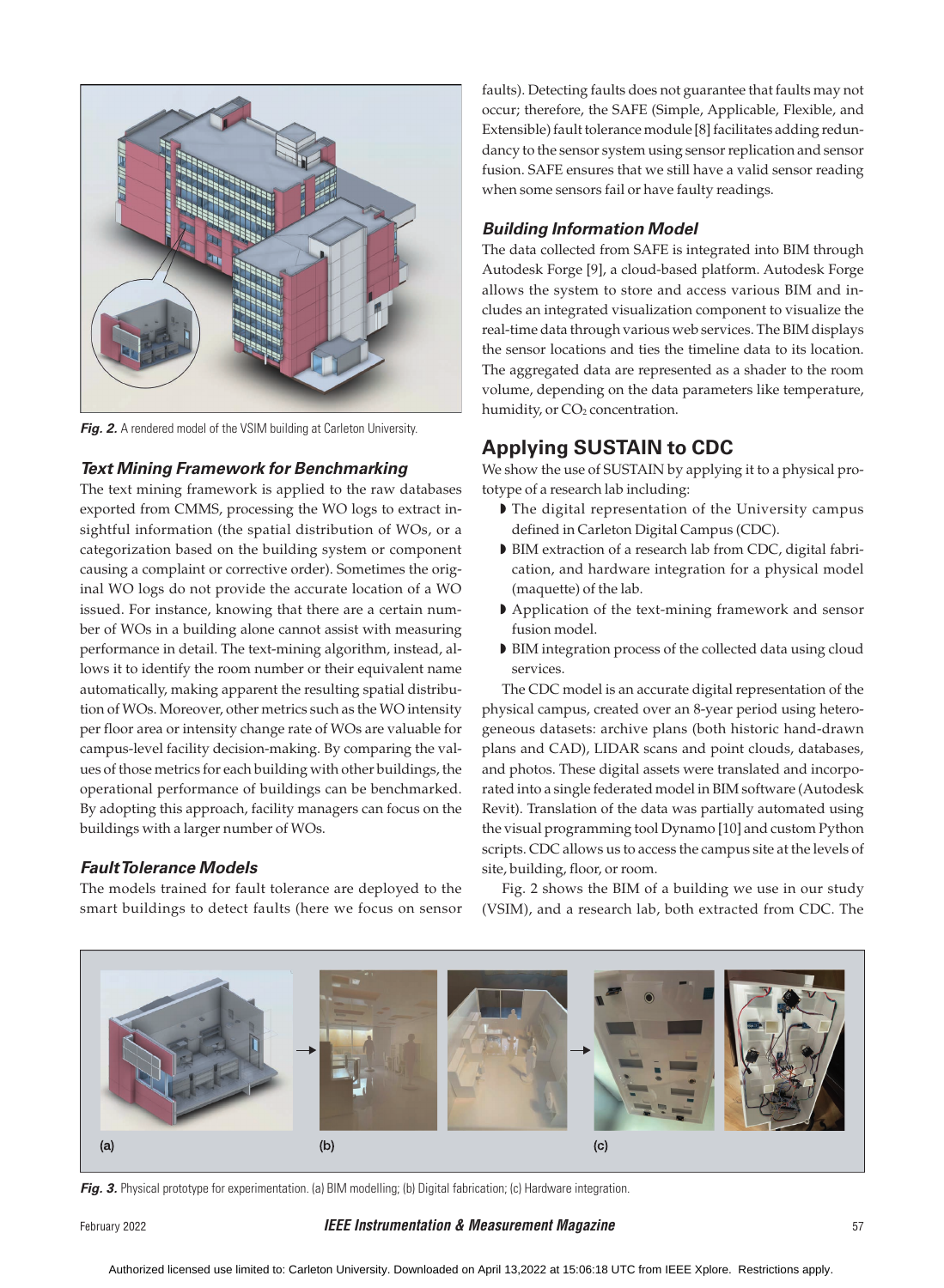VSIM BIM is a replica of the actual building with all of the building elements (windows, doors, desks, etc.) and building systems (sensors, HVAC, etc.). We show a case study using temperature sensors with an operating range  $0^{\circ}C - 50^{\circ}C$  (with an accuracy of  $\pm 2$  °C). We conduct simulation studies with different temperature readings within the measuring range. To evaluate the SAFE framework, faults were deliberately injected in both simulation and experimentation using different scenarios.

The BIM of the lab (Fig. 3a) was used to fabricate a maquette at a scale of 1:20 (Fig. 3b) using laser cutting on acrylic sheets and adding control hardware (Fig. 3c). The hardware integrates an STM32 based Nucleo-144 microcontroller (NU-CLEO-H743ZI). Multiple sensors were used: DHT11 (Temperature and Humidity, through digital input pins), MG811  $(CO<sub>2</sub>$  through analog input pins), VEML7700 (Light Intensity through I2C protocol), and PIR Motion Detection (Digital Input pin). The sensors are mounted to the physical model at specific locations (on the top) to mimic the actual context. Besides their use for control, the sensor readings were stored in the cloud environment every five minutes.

This physical model mimics the real-world setting of the research lab, which consists of six workstations, a fixed window, an operable window blind, automated HVAC, and lighting controls. Fig. 3c shows the integration of the various sensors. Although the physical model does not behave as the real-world setting (e.g., the temperature in the maquette becomes steady faster than in the real building; however, when they are both in steady-state, their behavior is similar), the objective here is different. SUSTAIN is focused on the development of the building control software, the integration with 3D visualization, and simulation and support in a cloud environment. The physical model permits conducting a variety of experiments useful during the software development cycle, and this



*Fig. 4.* (a) Campus-level fault map: Intensity change rate of WOs; (b) Building-level fault map: Total WOs; (c) Spatial WO distributions.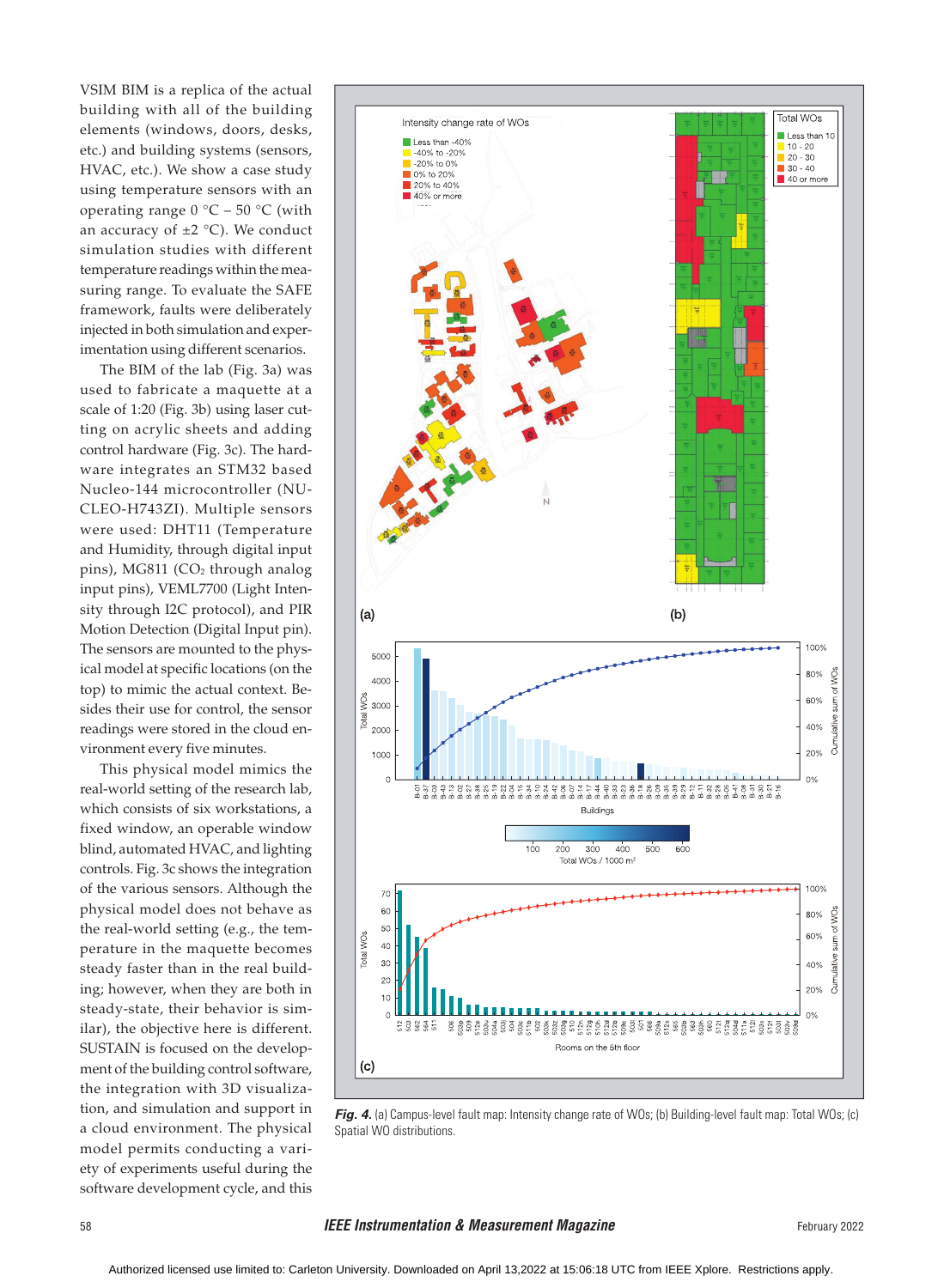can be done safely and without affecting the actual building operations.

The sensor data are collected from simulation and experimentation on the physical model of the building, while WOs are collected in the CMMS database (from occupants' calls or operator's inspections) and are shown in Fig. 4.

Since there are numerous processed datasets available, the BIM has a vital role in the storage and visualization of information for use by decision-makers. In practice, when operators want to extract temperature WO, they must run the CMMS application and toggle between several programs to process the raw data, spending a great deal of time to get through this process which may lead to inaccurate decisions. We automate this process by transforming the datasets into a set of maps using Dynamo [10], as shown in Fig. 4. Maintenance teams can analyze the spatial distribution of WOs at diverse scales (room, building, or campus) using different metrics (total WO, WO intensity or intensity change rate of WOs). Such maps can expedite and facilitate the measurement of the operational performance of buildings. Changes in the data are displayed, based on their parameters, and they are reflected in plans, schedules, and 3D views. For instance, Fig. 4c (top chart) shows that 80% of all WOs were issued for 19 buildings out of 42 located on the campus. Similarly, the building-level results (bottom chart) allow building operators to focus on the spaces with more corrective orders or complaints in each building. This way, the performance and fault patterns of the research lab are identified, based on a distinct data source other than sensor readings. Also, the quantified maintenance performance of the studied lab along with the other spaces in the building are graphically displayed in the model by color-coding objects and using existing color schemes to represent ranges of numervalues and decides what readings to keep or discard. The algorithm takes raw measurements from the sensors as inputs, performs a principal component analysis calculation, and returns a single output. The output values from the sensor fusion model are considered correct even if some input sensors have incorrect readings [8]. This algorithm requires no prior knowledge, avoids subjectivity in the calculation of correlation matrices, and its implementation is simple and easy to understand.

We look for spikes and outliers in the sensor readings to confirm sensor failures. Also, we check for erratic values which occur when most of the input sensors to the fusion layer have different readings.

## **BIM Integration**

The data collected from SAFE is displayed into a BIM using cloud services [9]. Fig. 5 shows the integration of the data collected from various sensors, fused temperature, and the average temperature of the room using SUSTAIN. The application allows an interface to be built, including a timeline scrubber (to query data at a certain time), sensor lists (with temperature values) and a BIM integrated with temperature readings visually and contextually (using different colors for temperature values). Fig. 5 shows the sensor values, for instance the value of Room 3222 T1 is 1.92 °C and Room 3222 T5 is 0 °C, indicating two faults in the system. Each sensor is also linked to a line chart to show the temperature readings over time, as seen in Fig. 6, which shows the fused temperature and the average temperature of the sensor readings.

The average temperature has many variations due to faulty readings we introduced during experimentation, but fused temperature provides a steadier temperature value by

ical data. The illustrative outcomes allow the maintenance teams to analyze the spatial distribution of WOs. The raw data can be processed and transformed into quantifiable information [11] and stored in the cloud to assess the performance of the sensor fusion model.

## **Sensor Fusion Model (SAFE)**

The sensor layer contains a group of sensors measuring temperature. SAFE adopted a competitive sensor fusion configuration in which each sensor measures temperature the same way and sends its output to the sensor fusion algorithm, which examines the



**Fig. 5.** Integration of data with BIM using Autodesk Forge [9].

February 2022 *IEEE Instrumentation & Measurement Magazine* 59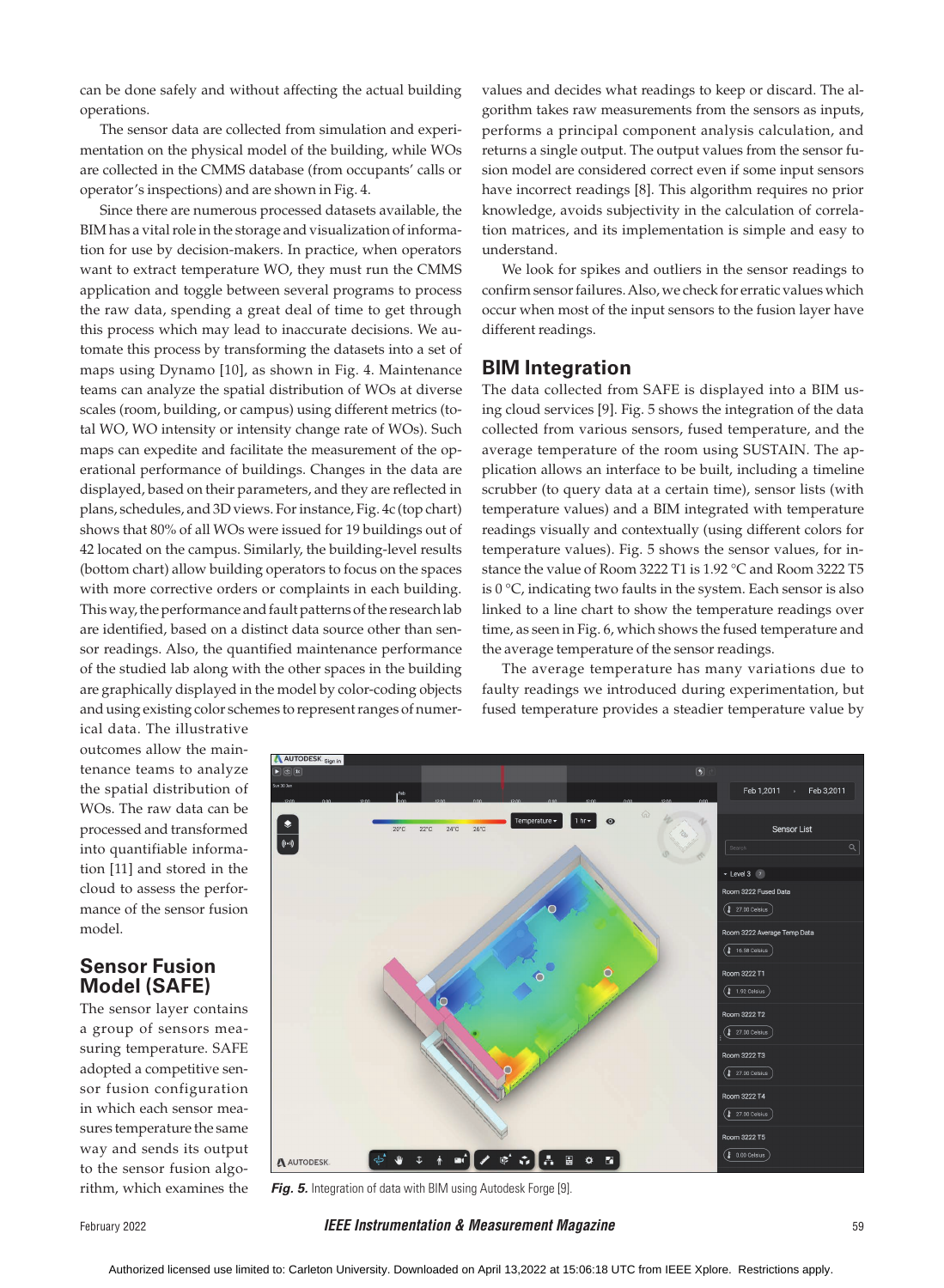

*Fig. 6.* Comparison of Fused temperature with average room temperature.

providing weights to all of the sensors implemented. The WOs output follows a similar process.

## **Conclusion**

Monitoring data helps improve occupants' health and wellbeing by automating building systems and providing information for building managers to make informed design decisions. Accurate data from building systems will improve forecasting and identify the cause of issues in building energy performance. The issues could be a faulty system or occupants' interactive behavior in the buildings.

SUSTAIN uses different methods to assess and improve the measured data and considers contextual visualization for data analysis by integrating the results into BIM. Fault Tolerance Model and Text-Mining frameworks improve the reliability of the collected data. Also, the physical model helps with various experimental setups. For example, in the case study presented, we disconnected some sensors to experiment with faulty situations and recorded data. The text-mining framework provides a method to classify and quantify work order descriptions.

The results from SAFE ensures that correct temperature measurements are used by the HVAC control systems to regulate the room temperature. If the temperature is still not comfortable for the occupants, it could mean some components within the SAFE framework might be faulty—the WOs help in assessing these data. If the occupants complain that the room is still uncomfortable, the information could be cross-checked with the SAFE. Currently, the text-mining framework allows us to quantify and classify the work order description, but it is not integrated with SAFE results for comparison.

### **References**

[1] M. Arif, M. Katafygiotou, A. Mazroei, A. Kaushik, and E. Elsarrag, "Impact of indoor environmental quality on occupant well-being and comfort: a review of the literature," *Int. J. Sustainable Built Environment*, vol. 5, no. 1, pp. 1–11, 2016.

- [2] V. Reppa, M. M. Polycarpou, and C. G. Panayiotou, "Sensor fault diagnosis," *Foundations and Trends® in Systems and Control*, vol. 3, no. 1-2, pp. 1–248, 2016.
- [3] S. A. Viktoros, M. K. Michael, and M. M Polycarpou, "Compact fault dictionaries for efficient sensor fault diagnosis in IoTenabled CPSs," in *Proc*. 2*020 IEEE Int. Conf. Smart Internet of Things (SmartIoT)*, 2020.
- [4] D. Raposo, A. Rodrigues, J. S. Silva, and F. Boavida, "A taxonomy of faults for wireless sensor networks," *J. Network and Syst. Management*, vol. 25, no. 3, pp. 591–611, 2017.
- [5] J. J McArthur *et al*., "Machine learning and BIM visualization for maintenance issue classification and enhanced data collection," *Advanced Engineering Informatics*, vol. 38, pp.101–112, 2018.
- [6] R. Sacks, C. Eastman, G. Lee, and P. Teicholz, *BIM Handbook: A Guide to Building Information Modeling for Owners, Designers, Engineers, Contractors, and Facility Managers*. Hoboken, New Jersey, USA: Wiley, 2018.
- [7] S. A. Bello *et al*., "Cloud computing in construction industry: use cases, benefits and challenges," *Automation in Construction*, 103441, 2020.
- [8] J. Boi-Ukeme, and G. Wainer, "A framework for the extension of DEVS with sensor fusion capabilities," in *Proc. 2020 IEEE Spring Simulation Conf. (SpringSim),* pp. 1–12, 2020.
- [9] "Autodesk Forge Documentation," Autodesk Inc. [Online]. Available: https://forge.autodesk.com/developer/ documentation.
- [10] "Dynamo," Autodesk Inc. [Online]. Available: https:// dynamobim.org/.
- [11] P. Nojedehi, W. O'Brien and H. B. Gunay, "Benchmarking and visualization of building portfolios by applying text analytics to maintenance work order logs," *Science and Technology for the Built Environment*, vol. 27, no. 6, pp. 756–775, 2021.

*Vinu Subashini Rajus* (vinusubashinirajus@cunet.carleton.ca) has been a Post-Doctoral Fellow at the Department of Systems and Computer Engineering at Carleton University, Ottawa, ON, Canada since June 2019. She has four years of industry experience as an architect and a year in industry research in advanced energy modelling. She received her B.Arch. degree in 2002 at Madras University, Chennai, India, the M.Arch. degree in digital architecture in 2009 at Anna University, Chennai, India, and her Ph.D. degree in interactive arts and technology at Simon Fraser University, Vancouver, BC, Canada in 2018. Her research interests include sustainable design practices and human behavior, energy modelling, interaction design, and data visualization.

*Joseph Boi-Ukeme* (joseph.boiukeme@carleton.ca) is a Ph.D. degree candidate in the Department of Systems and Computer Engineering at Carleton University, Ottawa, ON, Canada. He earned a B.Eng. degree in electrical and electronics engineering and an M.Eng. degree in electronics and telecommunications engineering from the University of Benin, Nigeria in 2009 and 2011, respectively. Subsequently, he received an M.Sc. degree in petroleum engineering from the French Institute for Petroleum (IFP) in 2012. Previously, he was a Lecturer at the